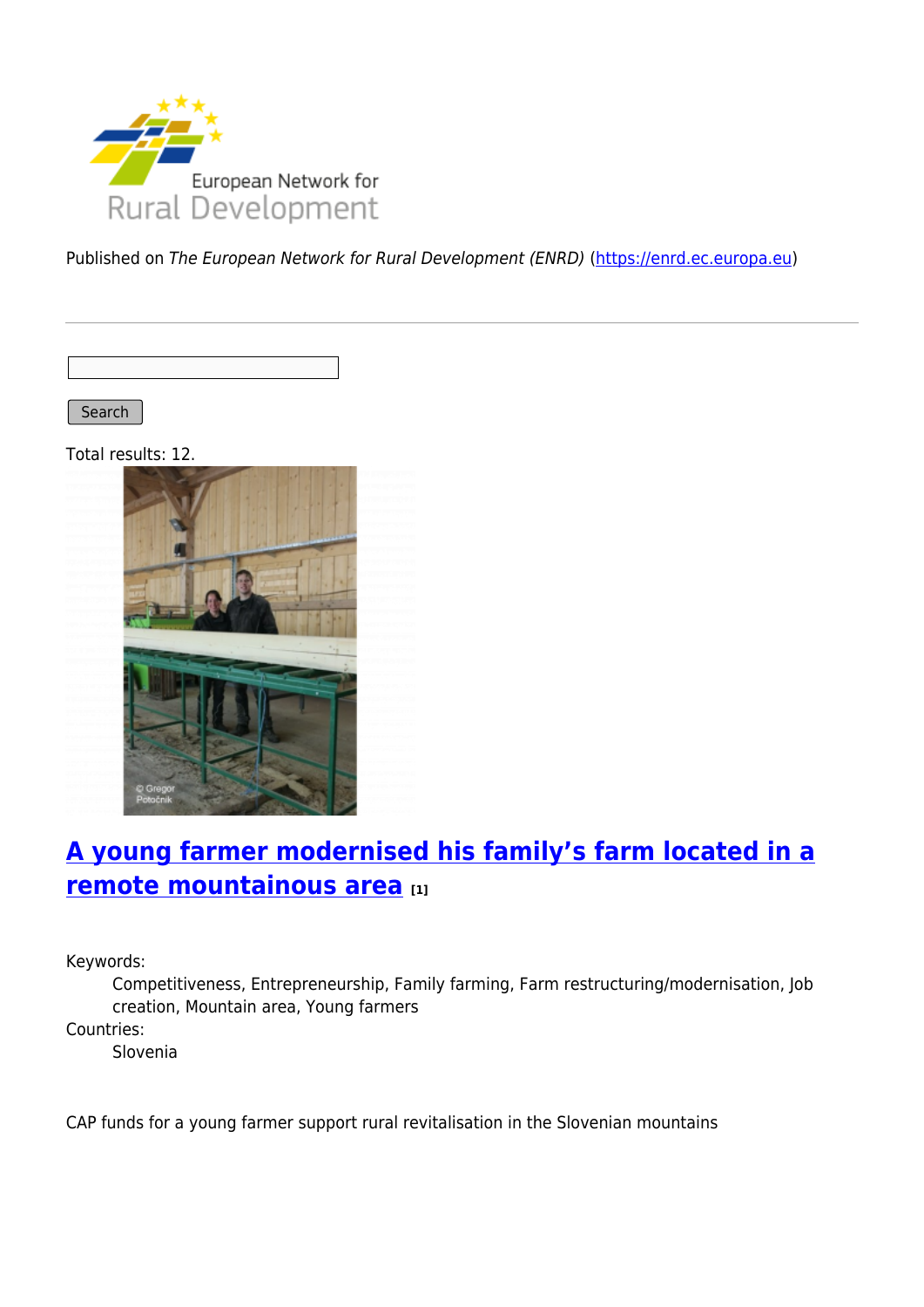

7. rodovitnih tal Panonskega morja



### **[Production of lettuce and herbs using biomass from wood](https://enrd.ec.europa.eu/projects-practice/production-lettuce-and-herbs-using-biomass-wood_en) [2]**

Keywords:

Agriculture, Competitiveness, Entrepreneurship, Innovation, Organic farming, Product quality Countries:

Slovenia

Investing in cutting edge production techniques (hydroponics in pots) allowed a farmer to fill a gap in the market increasing the availability of vegetables in winter, with minimal environmental impact.



© Tim Hudson

# **[Slaughtering and processing on farm to obtain high quality](https://enrd.ec.europa.eu/projects-practice/slaughtering-and-processing-farm-obtain-high-quality-organic-lamb-meat_en) [organic lamb meat](https://enrd.ec.europa.eu/projects-practice/slaughtering-and-processing-farm-obtain-high-quality-organic-lamb-meat_en) [3]**

Keywords:

Added value, Animal husbandry, Direct marketing, Organic farming, Producer groups, Product quality

Countries:

Slovenia

Setting up a slaughterhouse on-site helped the beneficiary and other nearby organic lamb breeders to increase their profitability through direct marketing.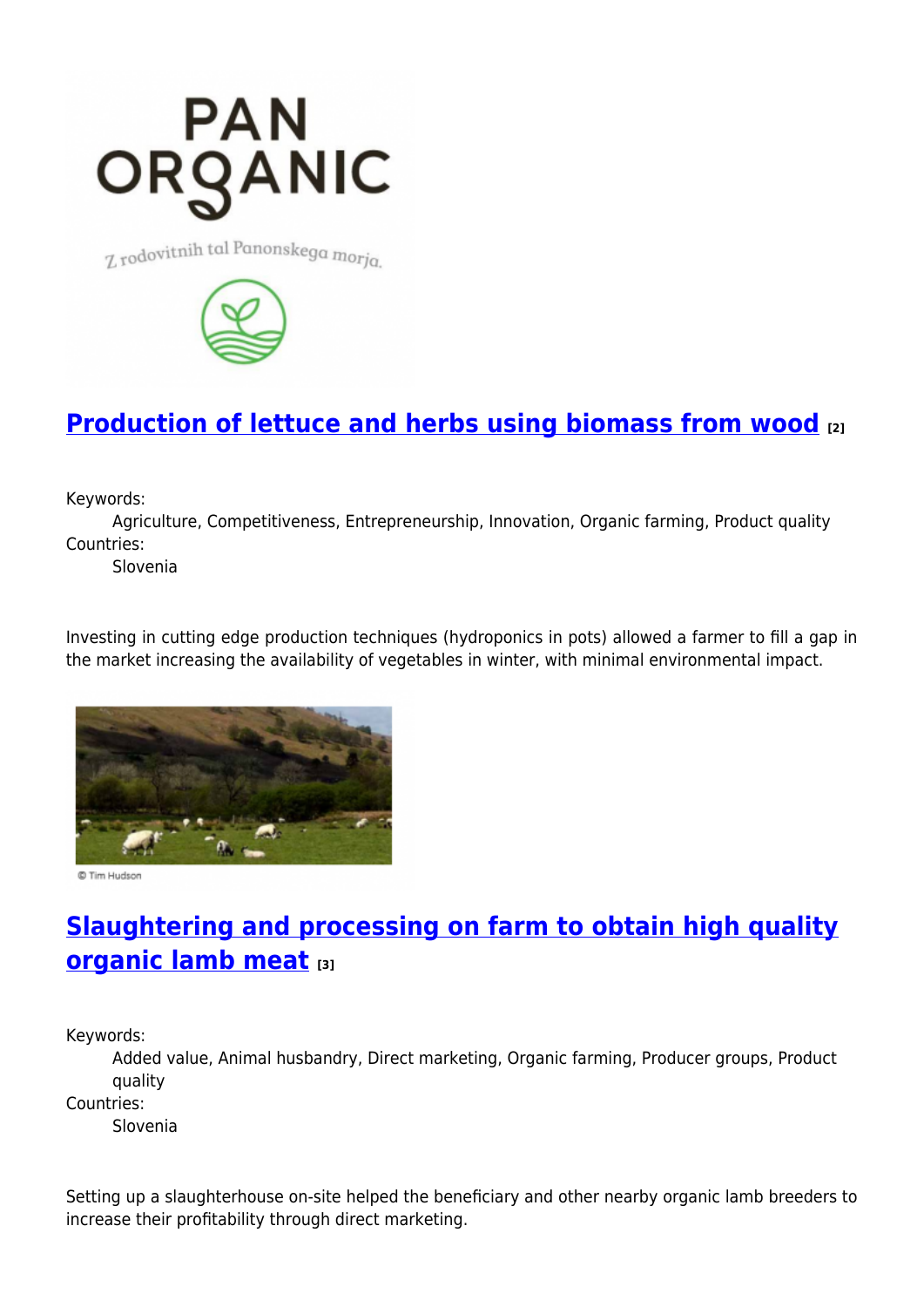

## **['Lejascini' – Construction of a primary processing facility for](https://enrd.ec.europa.eu/projects-practice/lejascini-construction-primary-processing-facility-grain-seeds_en) [grain seeds](https://enrd.ec.europa.eu/projects-practice/lejascini-construction-primary-processing-facility-grain-seeds_en) [4]**

Keywords:

Agriculture, Entrepreneurship, Farm restructuring/modernisation, Product quality, Young farmers

Countries:

Latvia

A young farmer used RDP investment support for the construction of a facility for primary processing of grain seeds.



### **[Increasing the production capacity of the "Jaunpils Dairy"](https://enrd.ec.europa.eu/projects-practice/increasing-production-capacity-jaunpils-dairy-factory-latvia_en) [factory in Latvia](https://enrd.ec.europa.eu/projects-practice/increasing-production-capacity-jaunpils-dairy-factory-latvia_en) [5]**

Keywords:

Competitiveness, Diversification, Entrepreneurship, Environmental protection, Job creation, Producer groups, Product quality, Rural business

Countries:

Latvia

In response to the changing global markets, a dairy used Rural Development Programme (RDP) support to reorient its production and maintain its export potential.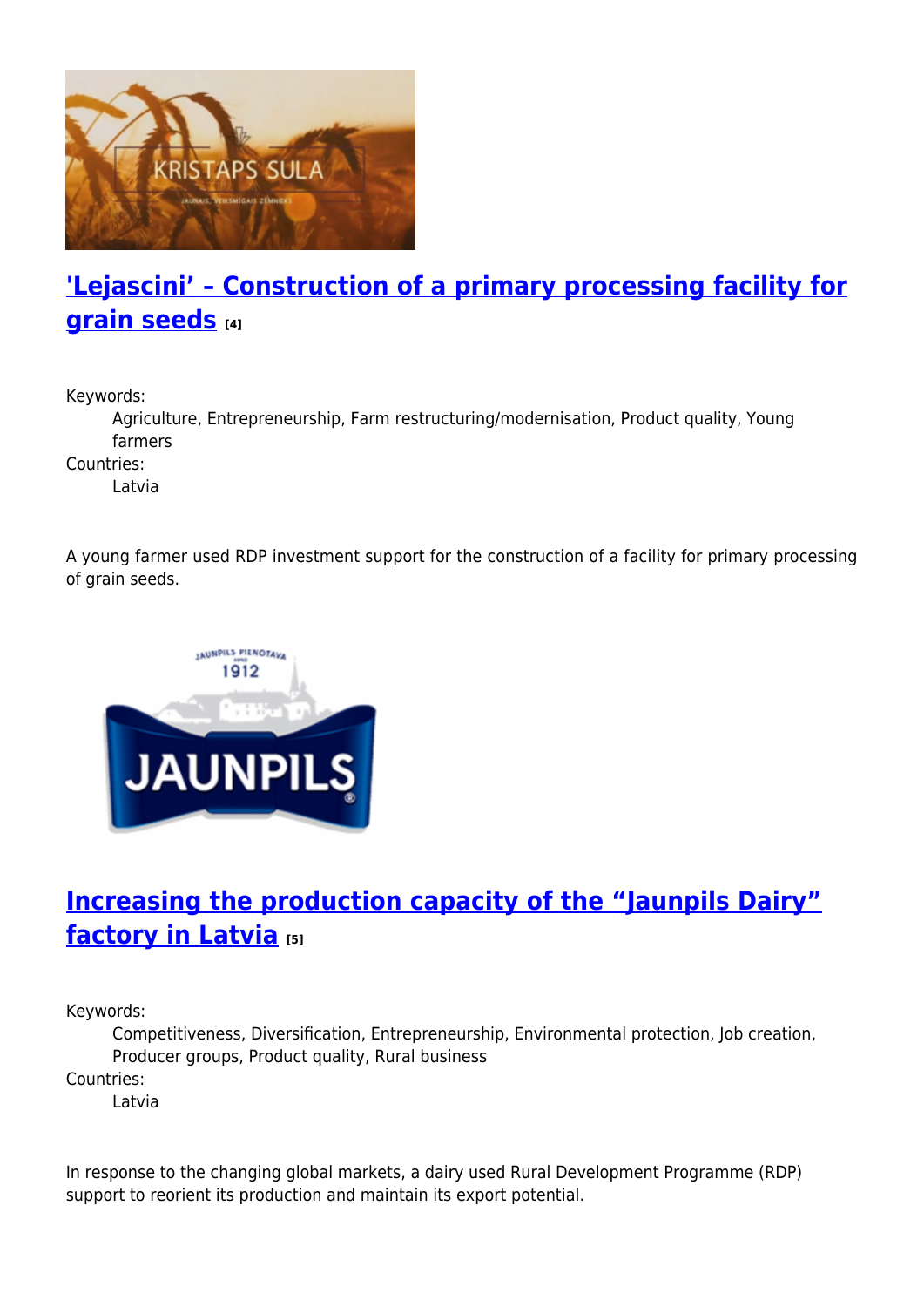

### **[Investing in new forestry machinery](https://enrd.ec.europa.eu/projects-practice/investing-new-forestry-machinery_en) [6]**

Keywords:

Competitiveness, Entrepreneurship, Forestry, Rural business, Rural SMEs Countries:

Slovenia

A small family forestry business used RDP support to acquire new machinery that would enable it to respond to the increasing demand for forest services.



#### **[Setting up a modern seed processing complex](https://enrd.ec.europa.eu/projects-practice/setting-modern-seed-processing-complex_en) [7]**

Keywords:

Added value, Agriculture, Competitiveness, Farm restructuring/modernisation, Job creation, Producer groups, Product quality

Countries:

Latvia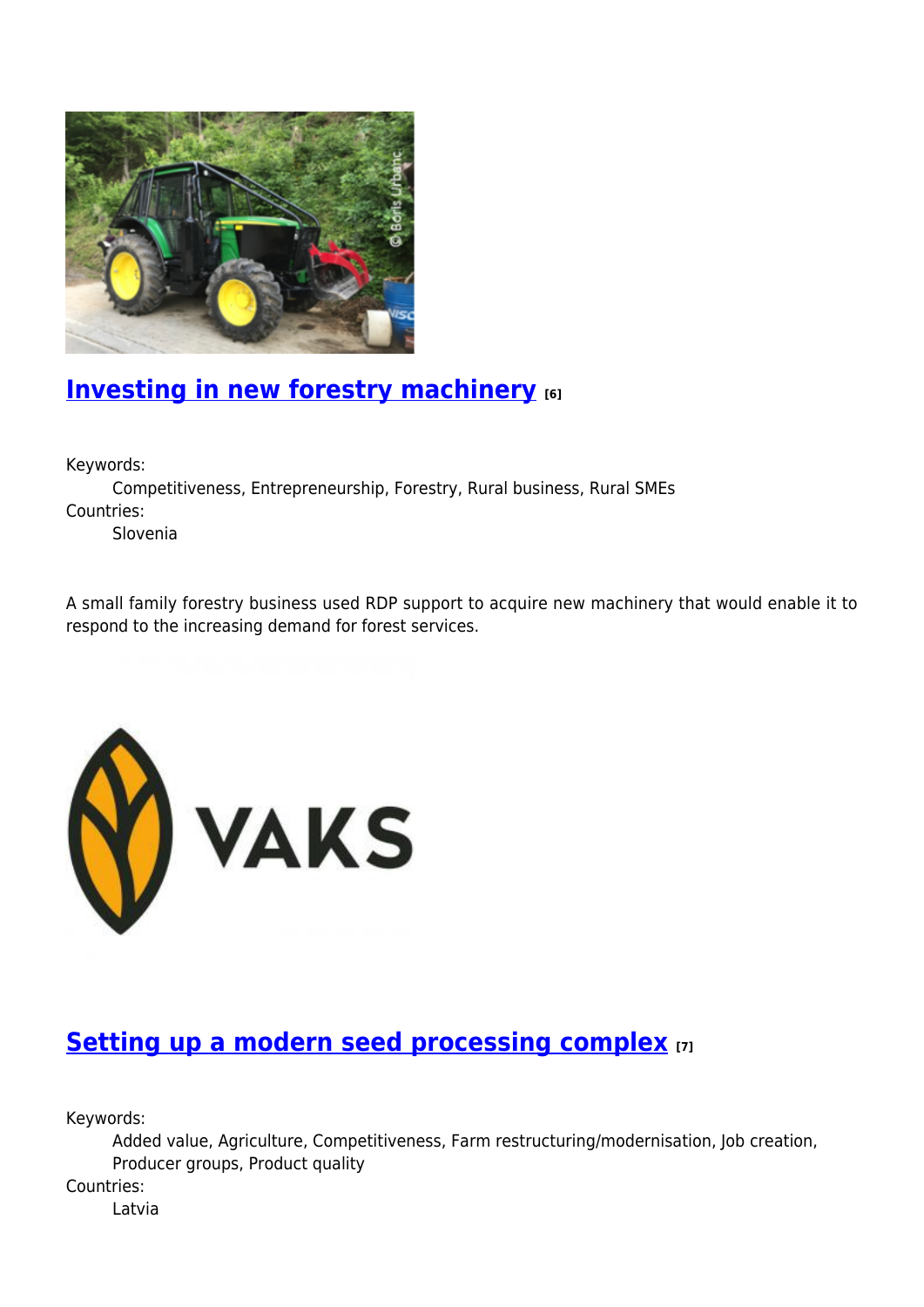A dynamic agricultural cooperative used Rural Development Programme support for the setting up of a modern seed processing facility in order to enhance its competitiveness.



### **[Organic farming and fruit processing at the Marima farm](https://enrd.ec.europa.eu/projects-practice/organic-farming-and-fruit-processing-marima-farm_en) [8]**

Keywords:

Access to market, Agriculture, Competitiveness, Direct marketing, Diversification, Entrepreneurship, Organic farming, Product quality

Countries:

Slovenia

A subsistence farm used RDP support in order to become commercially viable by investing in organic production.



# **[Šalek Valley Agricultural Cooperative – producing organic](https://enrd.ec.europa.eu/projects-practice/salek-valley-agricultural-cooperative-producing-organic-beef-apples_en) [beef & apples](https://enrd.ec.europa.eu/projects-practice/salek-valley-agricultural-cooperative-producing-organic-beef-apples_en) [9]**

Keywords:

Agriculture, Animal husbandry, Competitiveness, Entrepreneurship, Farm restructuring/modernisation, Organic farming, Producer groups, Product quality Countries: Slovenia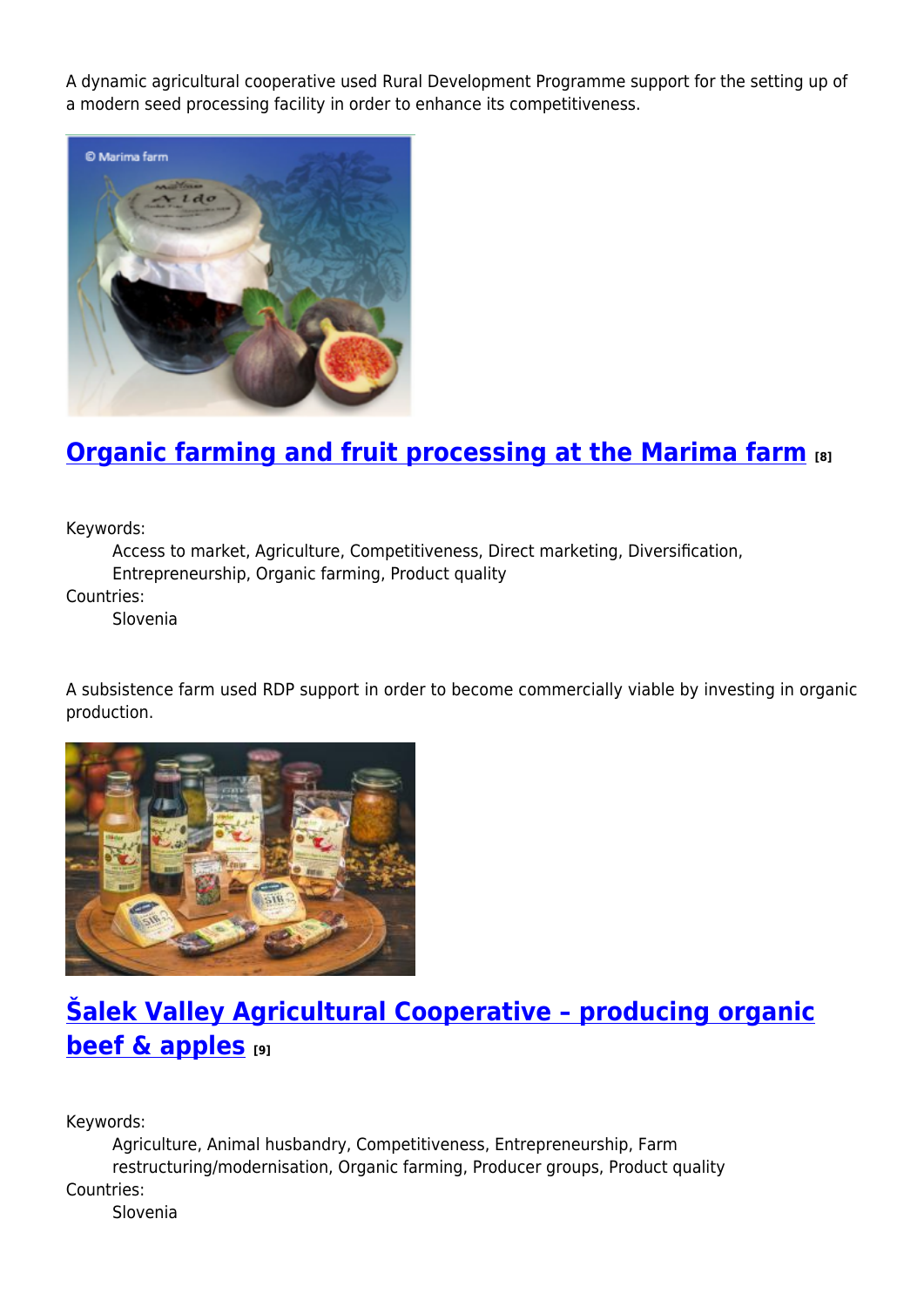An agricultural cooperative invested in setting up organic apple orchards with anti-hail nets. They also acquired agricultural machinery to support the production of organic beef.



#### **[SIA - "Positive Foods"](https://enrd.ec.europa.eu/projects-practice/sia-positive-foods_en) [10]**

Keywords:

Competitiveness, Entrepreneurship, Job creation, Rural SMEs, Women Countries:

Latvia

RDP support enabled a home-based business that sells quality vegetarian food products to increase its production capacity and reach out to an international market.

#### **Pages**

**1**  $2$  [11]  $next$  [11]  $last \times [11]$ 

#### **Source URL:**

https://enrd.ec.europa.eu/projects-practice/\_en?project\_keywords\_filter=19753&amp%3Bamp%3Bproject\_country=All &amp%3Bamp%3Bfield\_enrd\_prj\_measure\_tid=All&amp%3Bamp%3Bfield\_enrd\_prj\_focus\_area\_tid=All&amp%3Bamp %3Bf%5B0%5D=im\_field\_enrd\_prj\_measure%3A17098&amp%3Bf%5B0%5D=im\_field\_enrd\_prj\_keywords%3A19728&f %5B0%5D=sm\_enrd\_eu\_countries%3ASlovenia&f%5B1%5D=sm\_enrd\_eu\_countries%3ALatvia&f%5B2%5D=im\_field\_e nrd prj keywords%3A19749&f%5B3%5D=im field enrd prj keywords%3A19739&f%5B4%5D=im field enrd prj keyw ords%3A19754&f%5B5%5D=im\_field\_enrd\_prj\_measure%3A17099&f%5B6%5D=im\_field\_enrd\_prj\_keywords%3A2046 6&f%5B7%5D=im\_field\_enrd\_prj\_measure%3A17095&f%5B8%5D=im\_field\_enrd\_prj\_keywords%3A19718

#### **Links**  $[1]$